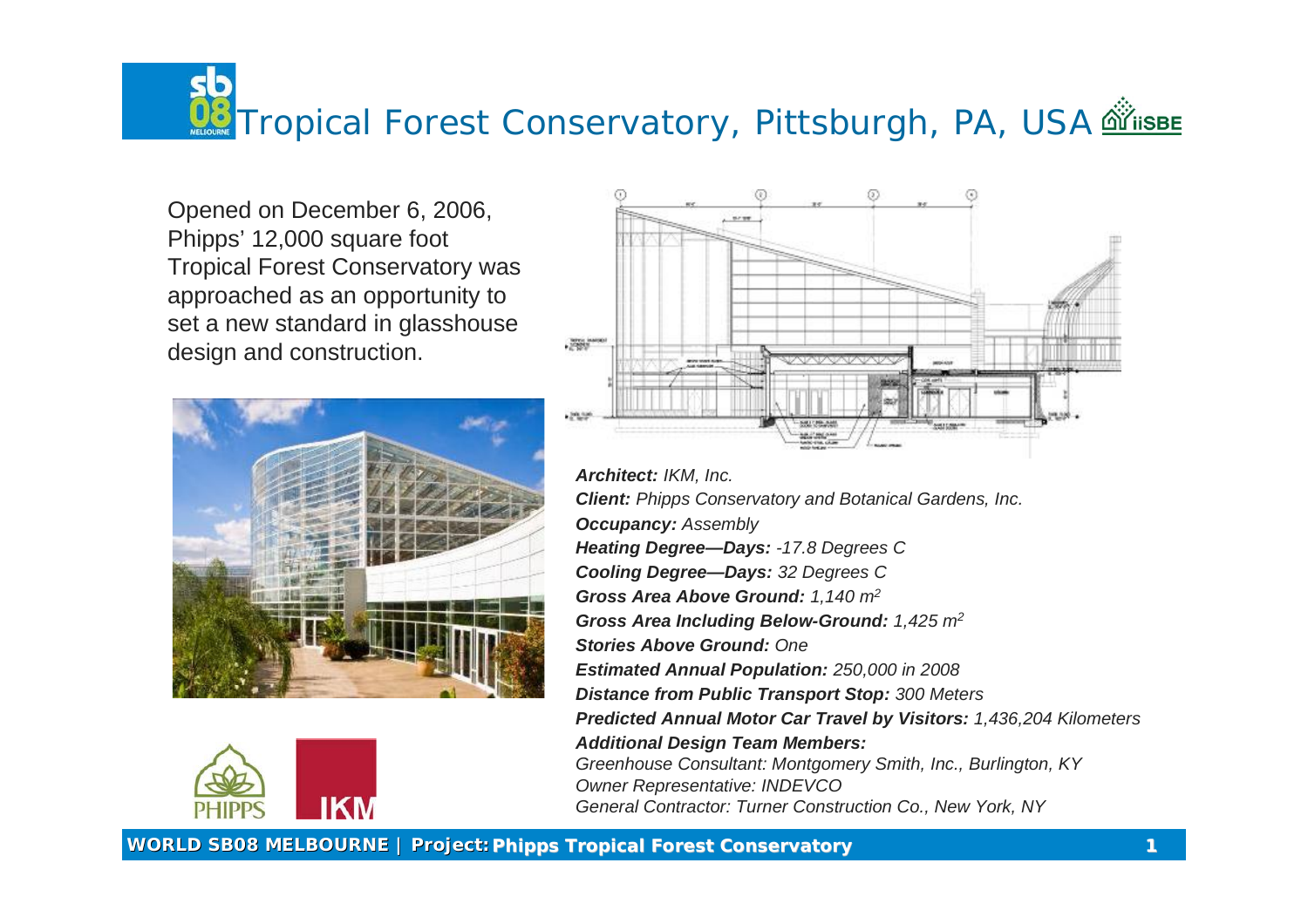

New and existing technology were combined with fresh design strategies to produce comprehensive solutions that eliminated many of the high costs associated with supplemental heating and cooling of a glasshouse.

Prior to construction, a building performance simulation was performed to model energy and cost savings to be achieved from the palette of innovative strategies.

The first of its kind in the country, the conservatory exhibits a different tropical forest region every two years.

Through 2008, the plants and culture of Thailand are featured. Plans are well underway for a transition to the Amazon region in 2009.

Environmental issues and the culture of each region are interpreted through plant life throughout the conservatory, allowing visitors to better appreciate diversity in our world.







- double-pane roof glass
- 
- 
- technology
- effect
- out of the conservatory
- exhaust fans
- 

## **Sophisticated Computer Control**



- . Uses Argus, a fully integrated environmental control system
- . Computer system opens and doses vents according to internal conditions and outside wind direction & speed
- . Anticipatory computer controlled weather & temperature reacting system
- . Maximum energy and irrigation efficiency · Smoother, more uniform growing conditions
- 
- . Better plant quality and uniformity
- . More comfortable environment for visitors . Precise equipment control and advanced
- data recording system

# Tropical Forest Conservatory, Pittsburgh, PA, USA divisве

### **Radical Roof Design**



. North sloping roof allows for insulated • Half of the 12,000 sf roof opens · Eliminates the "greenhouse effect" . Inspired by open-roof greenhouse

· First ever computer-controlled Venturi

. Totally passive system to suck hot air . No enormous energy-consuming

• Vents run by Argus Control System



- . Prevent convective and radiant heat loss
- · Provide shade in summer
- . Thermal insulation in winter
- · Argus computer controlled
- . Tied electronically to weather station

# **Earth Tubes**



- . Totally passive cooling
- . Uses the earth to cool the air
- · Replaces need for HVAC
- 
- 300' long/German technology
- 55° year round
- 
- 
- as it travels through the tubes

### **Symbiotic Heating Systems**

## **First Fuel Cell**



- . First fuel cell in the world in a conservatory
- . 5kW Solid Oxide Fuel Cell efficiently produces electricity from natural gas
- · Siemens & PA state funded prototype
- . Waste heat captured and used to heat tempered water system
- · Reduced emissions minimize contribution to global warming
- . No nitrous or sulfur dioxide

### On the Boards

- . CO<sub>2</sub> pumped back into greenhouses
- . Carbon sequestered by plants



- 
- 
- 
- 
- 
- 
- blankets conserve heat
- 
- 

# WORLD SB08 MELBOURNE | Project: Phipps Tropical Forest Conservatory



· Largest conservatory installation in USA · Six 24" diameter concrete tubes each . Earth at 15' below grade is a steady

. I lot outside air cools as it travels through the tubes into the conservatory . Vacuum created by hot air exiting the roof vents pulls the cooled air into conservatory . In the winter, makeup air is partially heated

. Thermal massing in NW and NE walls collects passive solar energy daytime . Foot-thick concrete wall insulated on outside . Slowly releases heat back into exhibit at night . Radiant root zone heating for plants . Radiant floor heat for visitors . Minimal fin tube heating system · Green roof over support facilities · Selective double-pane glass and energy · Earth tubes pre-heat makeup air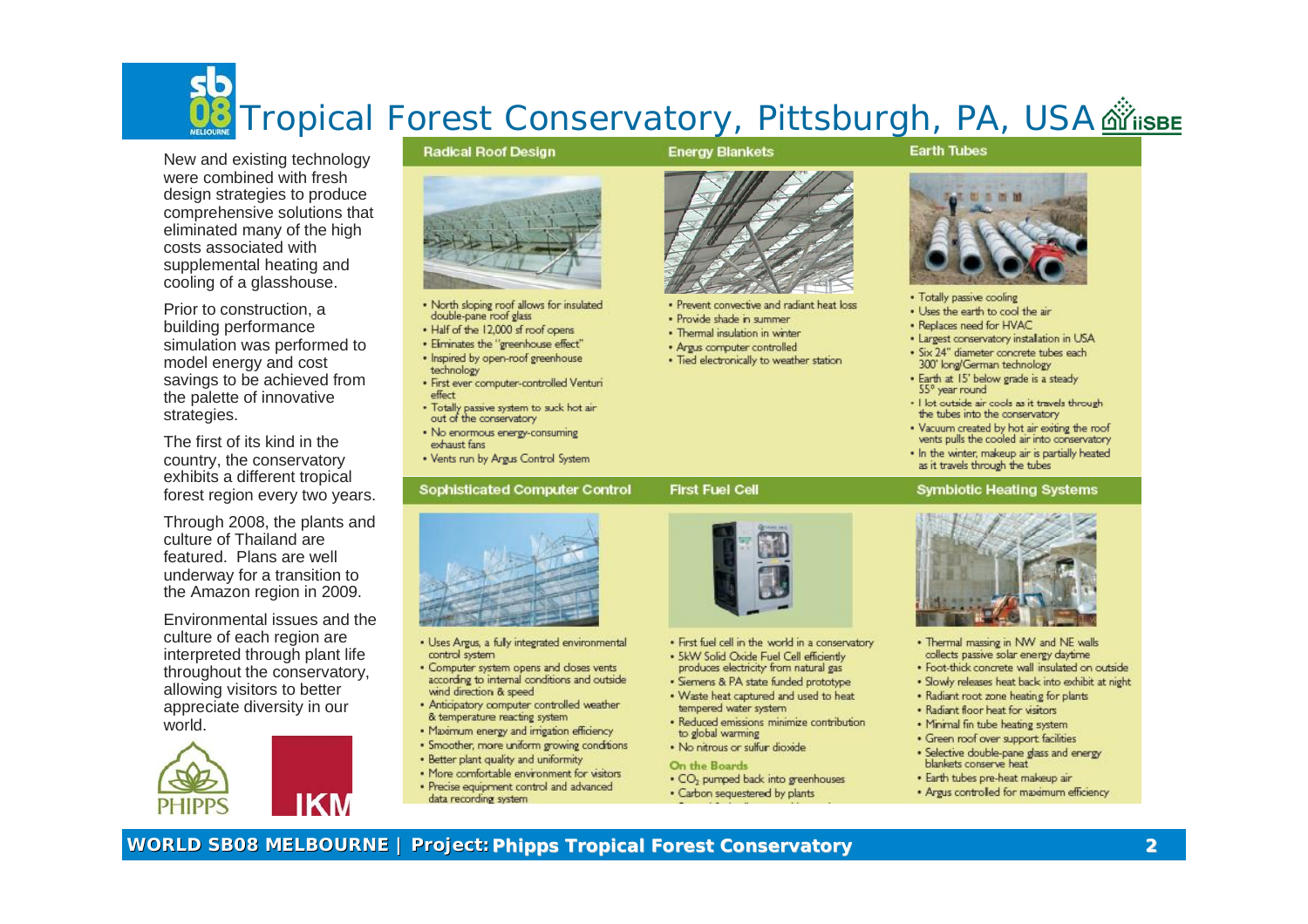**WORLD SB08 MELBOURNE | Project: Phipps Tropical Forest Conservatory 3**

# Tropical Forest Conservatory, Pittsburgh, PA, USA

The Tropical Forest Conservatory design incorporates glass roof openings every other row, creating a passive cooling effect.



# *Trane Trace 700 Energy and Economics Simulation*

# *Construction: Tropical Forest Conservatory*

- Double pane Insulating Glass in specific areas
- Automatic Shading at night
- Rootzone Heating and Unoccupied Setback to 16°C

- Single pane glass throughout
- No shading
- Maintain 22°C space temperature

## *Annual Energy Consumption:*

- 250 million btus per year for space heating
- 265,000 pounds of steam used per year
- \$2,370 annual cost from local steam provider
- during unoccupied hours

• \$168 annual electrical cost to operate root zone pump

# *Construction: Conventional*

## *Annual Energy Consumption:*

- 1,780 million btus per year for space heating
- 1,880,000 pounds of steam used per year
- \$16,800 annual cost from local steam provider

*Architect: IKM, Inc. Client: Phipps Conservatory and Botanical Gardens, Inc.*







Phipps Tropical Forest Conservatory Design

In contrast, traditional glasshouse design incorporates minimal venting openings, creating significantly higher temperatures within the building



# **Performance Potential** *Fluid Dynamics Study*